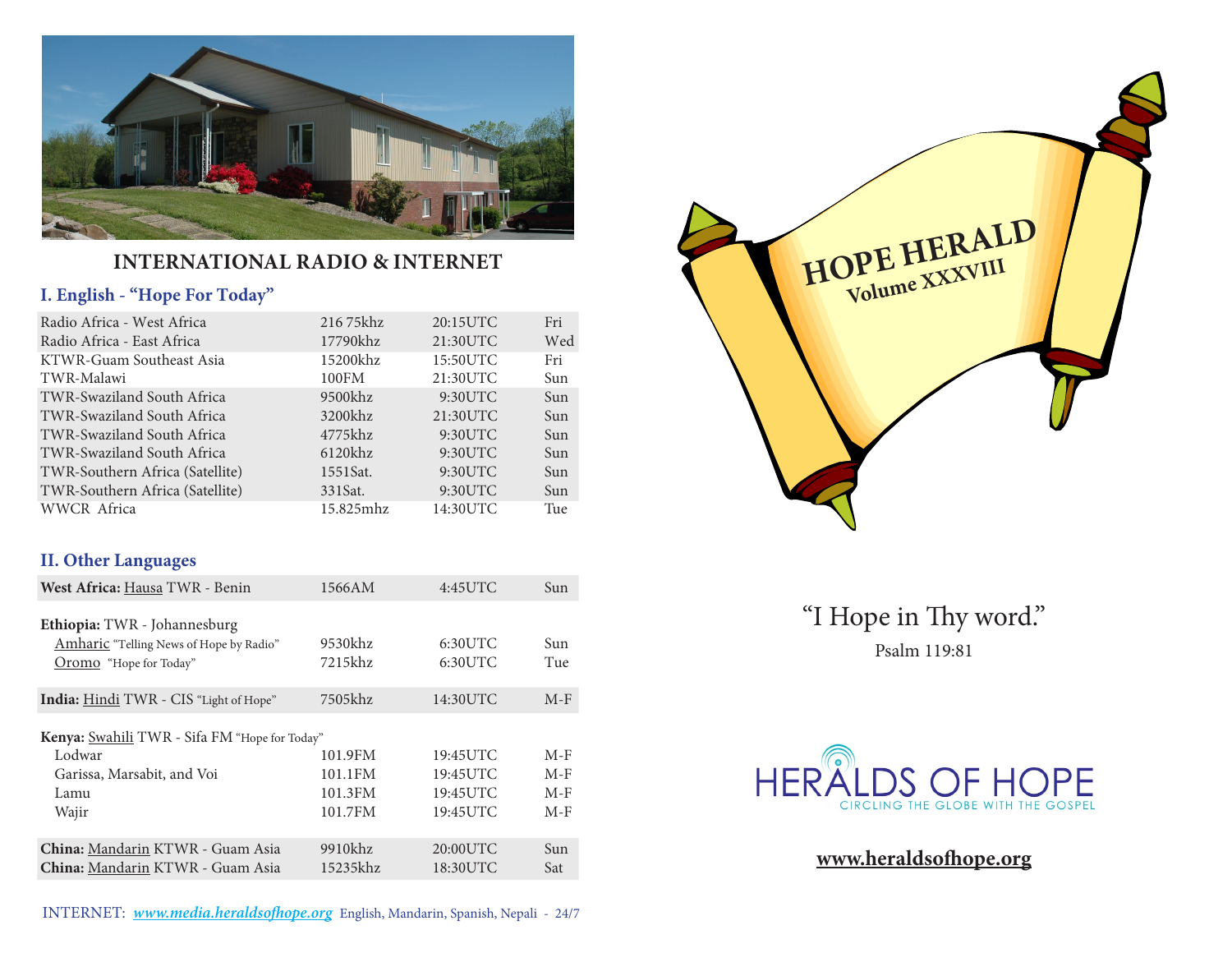#### WE BELIEVE

- 1. There is only One True Holy God
- 2. The Bible is the Self-revelation of God to mankind
- 3. The Triune God is the Creator of all things, visible and invisible
- 4. Jesus Christ, the Son of God, was born of the Virgin Mary
- 5. The Holy Spirit was sent at Pentecost
- 6. The Church is composed of all who truly repent of sins
- 7. The Christian Life is total commitment to the Lordship of Christ
- 8. There is a personal Devil who is the arch-enemy of God
- 9. There will be a bodily return of Jesus Christ
- 10. There will be the final Judgment

#### **Table of Contents**

| <b>With The President - What is Truth?</b>    | pg.3      |
|-----------------------------------------------|-----------|
| <b>Treasures of Truth - Who Can be Saved?</b> | pg.4      |
| <b>Editorial</b> - Our Tabernacles            | pg.6      |
| Moses: God's Man for the Time - Part II       | pg. 26    |
| <b>Questions on I Corinthians 1-8</b>         | pg. 9-16  |
| <b>Answers</b>                                | pg. 16-17 |
| <b>Sermons from I Corinthians 1-8</b>         |           |
| Mutual Dependency in Marriage                 | pg.8      |
| Mutual Responsibility in Marriage             | pg. 20    |
| Guidance in Marriage                          | pg. 23    |
| <b>Prayer and Praise</b>                      | pg. 30    |

| Vol. XXXVIII |                                                                                                                                                                                                                                                                                                                                                                          | 2016              |
|--------------|--------------------------------------------------------------------------------------------------------------------------------------------------------------------------------------------------------------------------------------------------------------------------------------------------------------------------------------------------------------------------|-------------------|
|              | HOPE HERALD, a Bible study booklet of HERALDS OF HOPE INC.,<br>a non-profit corporation, proclaims the Gospel and presents the Living<br>Lord through the Living Word as the positive alternative to the confu-<br>sion, compromise, and contortion facing Christians today. HERALDS<br>OF HOPE, INC., Box 3, Breezewood, PA 15533-0003<br>E-mail hope@heraldsofhope.org | PRINTED IN U.S.A. |

**sus!** Undergird every Messianic witness reaching Jewish people in many countries.

**16. Bless God For courageous believers in Muslim countries!** Ask Him to bring their leaders and fellow citizens to the Gospel.

**17. Magnify the Lord for the outreach of TWR on Bonaire!** Ask Him to meet listener needs in the increased coverage of Latin America and the Caribbean in English/Spanish.

**18. Rejoice that God is the Sovereign Controller of History!** Ask Him to use the current turmoil in the Middle East for His glory and the salvation of many.

**19. Magnify the Lord for the blessings of the printed page!** Pray God to increase and protect Christian literature in various languages and take the Word to the unreached.

**20. Bless the Lord for Galcom making solar powered radio receivers, stations, etc!**  Intercede for this Canadian company furnishing thousands of radio receivers around the world. (www.galcom.org)

**21. Thank God for revealing the radio secrets to our world!** Pray His anointing on our HOPE messages translated into Guarani and aired from local stations in Paraguay.

**22. Praise God for unnumbered answers to prayer!** Pray for effectiveness of many weekly HOPE programs in Nepal.

**23. Thank God, He does know all our needs and can supply!** Seek His face for Gospel ministries needing literature, equipment, buildings, funds, and personnel for follow-up.

**24. Praise the Lord that Jesus Is stronger than the enemy!** Ask God to teach Christians how to resist the devil and avoid evil, how to use the blood and the name of Jesus in the conflict with evil.

**25. Magnify the Lord for His abundant and effective grace!** Pray that grace upon both producers and listeners of the Arabic HOPE program to the Muslim Middle East each Saturday evening.

**26. Thank God for increased education in emerging countries!** Ask Him For Christian materials and Christian teachers for all ages, especially the youth, everywhere.

**27. Rejoice that Gospel radio reaches into prisons!** Pray for prison witnesses and prisoners seeking Spiritual help and rehabilitation.

**28. Bless God for brave believers in Jesus among Muslims!** Ask Him to shelter and nurture seeking Muslims coming to faith in Jesus.

**29. Rejoice in the gracious ministry of the Holy Spirit!** Pray for His work of revival to increase and touch every church and nation.

**30. Thank God for growing Christian witness in West Africa!** Pray for His anointing upon Christian leaders in Nigeria, and every other country.

**31. Magnify the Lord for the Blessed HOPE--Resurrection or Rapture!** Seek His Spirit to keep His remnant ready, you and your family.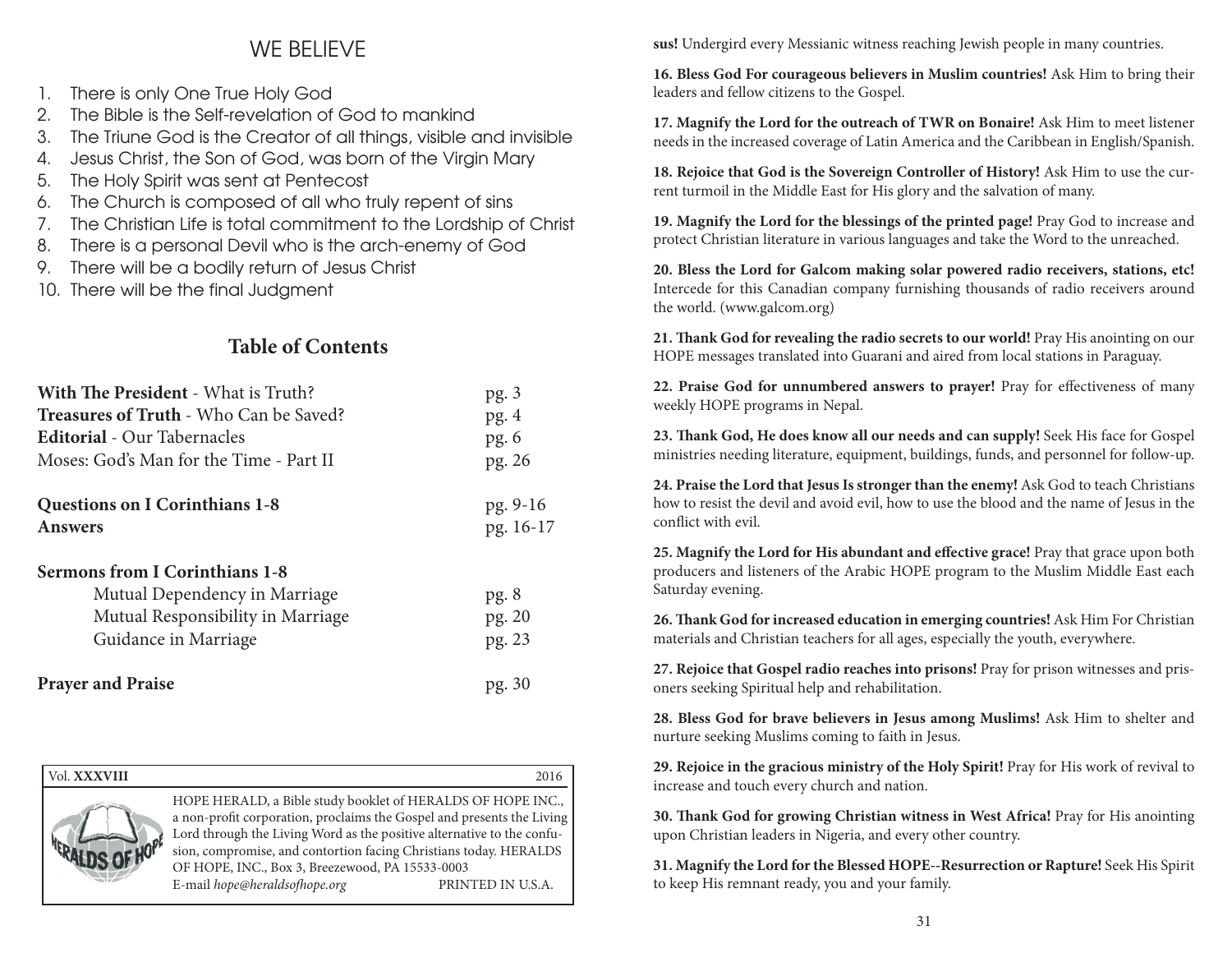### **PRAYER and PRAISE**

*Please unite with us in prayer with fasting the first Monday of each month.*

**1. Thank God! He is saving fathers, mothers and children!** Pray that fathers may be the spiritual leaders in their homes, that mothers may be understanding partners, and both loving and teaching the children.

**2. Bless God He assures complete victory over sin!** Intercede for people struggling to be free from sinful habits, and evil powers.

**3. Bless the Lord for His Sovereign Hand ruling over all!** Pray diligently for those on all levels of government in your land and understanding cooperation between nations.

**4. Magnify the Lord for English HOPE going into South Africa!** Pray for TWR's Staff, for TWR's additional coverage from Johannesburg, and for those producing other language programs.

**5. Give thanks for God-called Evangelists and Gospel Teams!** Undergird them ministering in various languages in all the countries of Africa, in crusades, in schools, etc.

**6. Rejoice that God's love and salvation reaches all races!** Seek His peace for peoples destroying themselves by racial and religious hatred and war in Syria, Iraq, and beyond.

**7. Rejoice in the preaching gift God has given Brother J. Mark Horst!** Ask Holy Spirit guidance and strength in his teaching and writing.

**8. Thank God that the Gospel Light has come to you!** Pray God to send that Light into every village of Africa, North and South America, Asia, Australia, Europe, the Middle East and every island on the globe.

**9. Praise the Lord for many Christians in Bible training!** Ask God to multiply Bible schools and students, directing all Bible teachers to stay by the WORD, teaching truth with faith and obedience.

**10. Rejoice in the Christian Ministry of HERALDS OF HOPE, INC.** Ask the Lord to provide daily grace for the Team and Board seeking to practice faithful stewardship.

**11. Thank God for the listener follow-up of dedicated workers in India!** Undergird them and the Team in Ranchi producing "Asha Deep" and aired from CIS each week day evening to India and her neighbors, Nepal, Bhutan, Sikkim, and Pakistan.

**12. Praise God for the saving power of the blood of Jesus!** Pray for Holy Spirit to use that power to break the chains of sin and reach unbelievers blinded by Satan's deceptions.

**13. Bless the Lord for HOPE translated into Mandarin Chinese.** Seek Spirit anointing for strength and instruction upon every Chinese listener to KTWR-Guam.

**14. Thank God for Spirit directed indigenous ministries.** Ask God to bless our ministry partnership with them in Africa, Asia, and beyond.

**15. Praise Jehovah the Almighty for the many Jewish people coming to Messiah, Je-**

## **With The President**

## WHAT IS TRUTH?



 What is truth? That was the question of Pilate as Jesus stood accused before him. How would you define

truth? Just recently, I heard a definition that I really like. Truth is, "Reality from God's point of view."

According to II Thessalonians 2:13 God chooses to save those who BE-LIEVE the truth! This belief is the conviction respecting man's relationship to God and divine things, generally with the included idea of trust and holy fervor born of faith and joined with it. So belief is not mere mental assent.

The Gospel calls upon us to accept by faith things that we cannot reason out in our minds. That doesn't mean the Gospel is illogical, it just means the Gospel transcends human logic and understanding. Belief in the truth of God's Word is not a blind leap of faith into the dark! It is the reasoned assurance that because God has revealed Himself to mankind in a multitude of ways, He is able to orchestrate the circumstances of my life in a way that glorifies Him and benefits me and others.

The wonderful thing about resting in truth is this: if we learn to do it now we can experience it throughout all eternity! Jesus said "Come to me, all you that labor and are heavy laden, and I will give you rest. Take my yoke upon you, and learn of me; for I am meek and lowly in heart: and you shall find rest to your souls," Matthew 11:28, 29.

I urge you, believe the truth. Test it; try it, practice it and you will find it trustworthy. Make it your goal to retain truth; to guard it carefully and pass it on to others in the way it's been passed on to you. And finally, rest in the truth. God's promises are sure and secure.

Learn to love the truth, and respond to it in these positive ways. If you do this, you can be confident in the promise of Jesus; "...the one who endures to the end, shall be saved."

Sincerely in the Hope of the Gospel,<br> $\bigcirc$ . *Mark Horat* 

J. Mark Horst, President HERALDS OF HOPE, INC.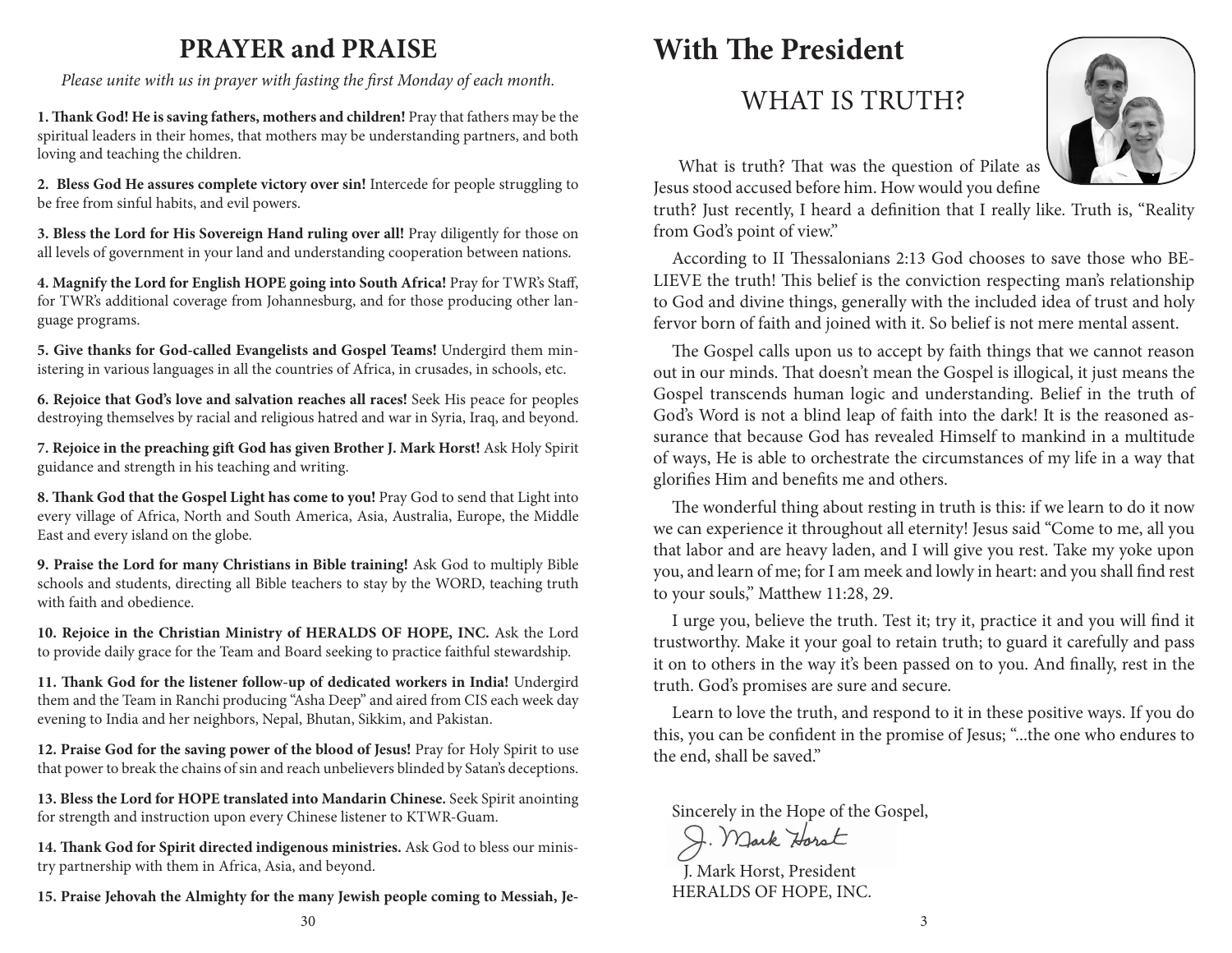### **Treasures of Truth**

#### **Who then can be saved?**

A ruler of rank came to Jesus with a burden on his mind. He asked Jesus, "What shall I do to inherit eternal life?" In answer Jesus quoted the commandments given to Moses: "Do not commit adultery, Do not kill, Do not steal, Do not bear false witness, Honor thy father and thy mother."

The man said he had kept them all. Then Jesus told him to go, sell what he had, give to the poor, come and follow Him.

It was too much for the man. He was very sorrowful. Jesus said it is very hard for the rich to enter the kingdom of God. He said it is easier for a camel to go through the eye of a needle, than for a rich man to enter the kingdom of God. The people asked, "Who then can be saved?" (Luke 18:18-27.)

Now we must find the answer to that question. The first place to look is John 3:16, "For God so loved the world, that He gave His only begotten Son, that whosoever believeth in Him should not perish, but have everlasting life."

The important word is "whosoever." The only limitation is in the word "believeth." We first look at the words of Jesus.

In the Sermon on the Mount, He said, "Whosoever, therefore shall break one of these least commandments..." Matthew 5:19. Here the word "whosoever" takes in anyone and everyone. Farther on He said, "Whosoever shall say, Thou fool, shall be in danger of hell fire," Matthew 5:22. Again the word is inclusive, and means each and all.

In Matthew 16:25 Jesus said, "For whosoever will save his life shall lose it: and whosoever will lose his life for my sake shall find it."

Matthew 20:26, 27: "...whosoever will be great among you, let him be your minister, and whosoever will be chief among you, let him be your servant."

Mark 8:34: "...whosoever will come after me, let him deny himself, and take up his cross, and follow me."

Luke 12:8: "Also I say unto you, Whosoever shall confess me before men, him will the Son of man also confess before the angels of God."

John 8:34: "Jesus answered them, Verily, verily I say unto you, Whosoever committeth sin is the servant of sin."

In these words of Jesus there can be no reasonable doubt that whosoever includes anyone and everyone.

Let us now see how the Apostles used the word "whosoever."

On the day of Pentecost, Peter, anointed by the Holy Spirit, quoted from the prophet Joel: "And it shall come to pass, that whosoever shall call on the name of the Lord shall be saved," Acts 2:21. The door to salvation is open to



## Linguablast Update!

In 2013 our Linguablast site 'lifted off' featuring our 15-minute program of Bible exposition, "Hope for Today." Bible teaching is currently available in English, Mandarin Chinese, Nepali, and Spanish, with additional languages to be added in the future. You can listen at *www.media.heraldsofhope.org*

Linguablast was engineered and developed by Trans World Radio (TWR) to make the Gospel readily available to all people. It is a cutting-edge web distribution platform converging audio, video, and text resources into a fully translated, searchable site by eliminating the English barrier that often stands in the way of non-English speaking users. Our Bible teaching programs are accessible from any electronic devices, from PC to smart-phone.

We invite you to log on to *www.media.heraldsofhope.org* and discover hundreds of Bible expositions from Dr. J. Otis Yoder and Radio Pastor J. Mark Horst. Listen to or download content free of charge anytime. With "HOPE FOR TODAY" you can have hope for EVERY DAY!

In 2015 thousands of people have visited the site and 145,653 programs have been downloaded/streamed. Join us and the worldwide audience at *www.media.heraldsofhope.org*

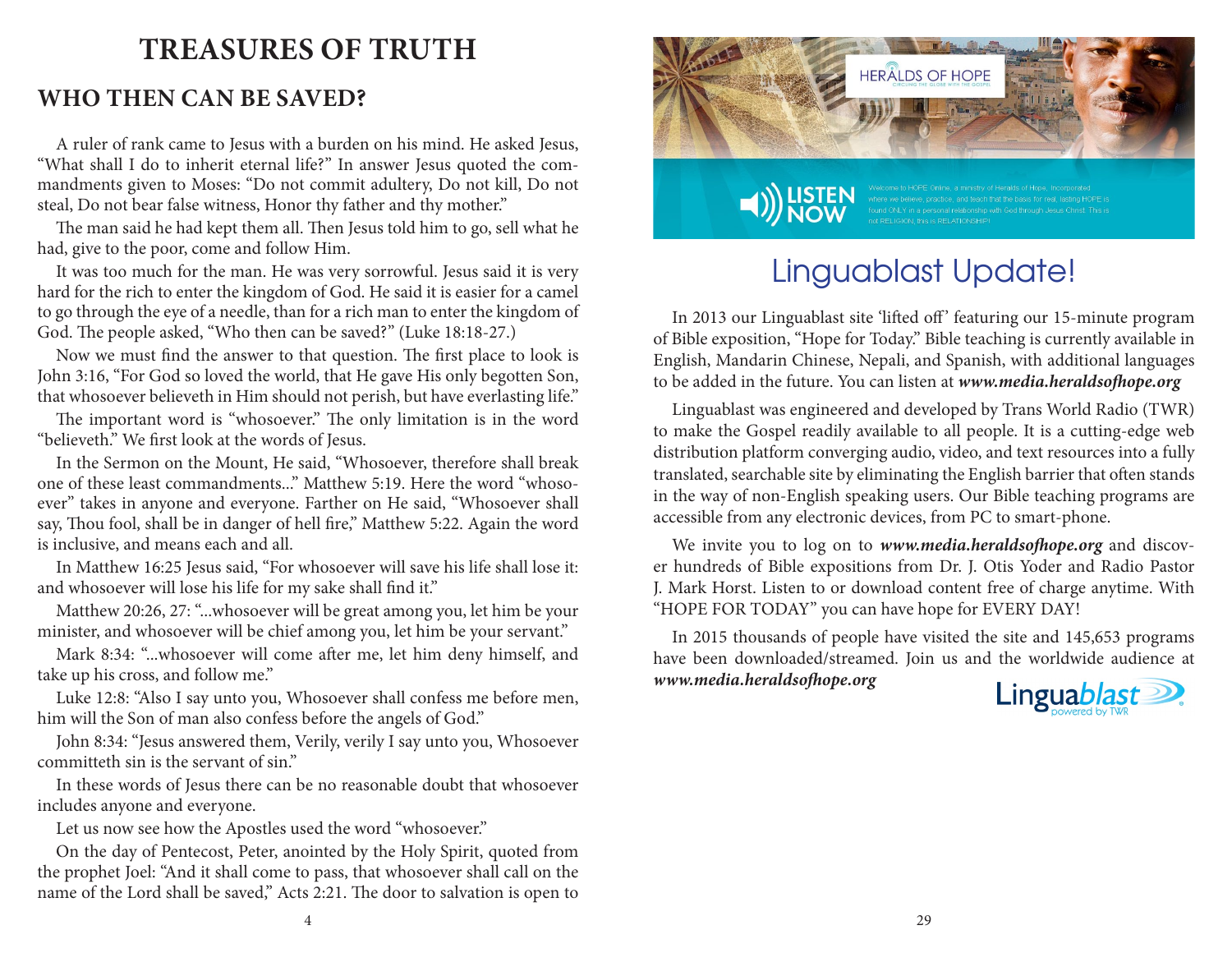given to hinder His people but rather to protect them. Moses learned firsthand how important obedience is in God's sight when he disobeyed God at Meribah (Numbers 20:1-13). Moses was commanded by God to speak to the rock so that it would bring forth water, but in his anger Moses struck the rock. For his disobedience God told him he could not enter the Promised Land. This example proves to us that God does not take disobedience lightly. Moses prayed that God would allow him to enter the land of Canaan but God refused. Thus, even though our sins can be forgiven, the consequences of our sin often accompany us through life.

As Moses' life was coming to a close he exercised another quality of good leadership by acknowledging God's faithfulness and pronouncing blessing upon his successor. His knowledge of God's presence throughout the experiences of his life enabled him to believe that what God had begun through him He would bring to completion under Joshua's capable leadership.

In Deuteronomy 18:15-18 Moses prophesied that God would raise up a Prophet like him and that the people should hearken to him. That Prophet was Jesus Christ and there are some striking parallels between the lives of these two. Moses was raised in Pharaoh's court and sent by God to deliver his brethren from bondage in Egypt. Jesus was with the Father in heaven's court and sent by Him to deliver His brethren from the bondage of sin. Moses spent forty days on the mountain receiving the Law of God and fasted the entire time. Jesus spent forty days in the wilderness being prepared for His ministry in which He too went without food for forty days.

Moses spoke words from God. Many times the Biblical record proclaims; "And the Lord spoke unto Moses." Jesus also spoke the words of God. He said; "My doctrine is not mine but His that sent me," John 7:18.

Truly the life of Moses is an example of faith, obedience, and Godly leadership. The Scriptures hold forth the character of Moses as a model whom we can imitate. The writer to the Hebrews in chapter 3, verse 2, says that, "Moses was faithful in all his house." May it be our desire to walk and talk with the Lord as intimately as Moses did and to be faithful in our opportunities of service.

J. Mark Horst

all who call on the name of the Lord.

When Peter spoke to the people gathered in the house of Cornelius, he said of Jesus, "To Him give all the prophets witness, that through His name whosoever believeth in Him shall receive remission of sins," Acts 10:43.

Thus the "remission of sins" (forgiveness) is for anyone and everyone who believes in Jesus.

Paul, addressing the congregation in the synagogue in Antioch in Pisidia concluded his message this way, "And by Him all that believe are justified from all things, from which ye could not be justified by the law of Moses," Acts 13:39. While Paul did not use "whosoever" the words "all that believe" carry the same meaning. The only limitation lies in the word "believe."

Emphasizing the truth that the gospel is for all, Paul wrote to the Romans, "For the Scripture saith, whosoever believeth on Him shall not be ashamed. For there is no difference between the Jew and the Greek for the same Lord over all is rich unto all that call upon Him. For whosoever shall call upon the name of the Lord shall be saved," Romans 10:11-13.

No difference between Jew and Gentile means no difference in the plan of God for their forgiveness of sin. Earlier in Romans, Paul made it equally plain that all are in need of divine grace provided in Jesus Christ, God's Son.

"Now we know that what things soever the law saith, it saith to them who are under the law: that every mouth may be stopped, and all the world may become guilty before God. Therefore by the deeds of the law there shall no flesh be justified in his sight: for by the law is the knowledge of sin. But now the righteousness of God without the law is manifested, being witnessed by the law and the prophets: Even the righteousness of God which is by faith of Jesus Christ unto all and upon all them that believe: for there is no difference: For all have sinned, and come short of the glory of God; Being justified freely by his grace through the redemption that is in Christ Jesus: Whom God hath set forth to be a propitiation through faith in his blood, to declare his righteousness for the remission of sins that are past, through the forbearance of God," Romans 3:19-25.

We must understand that the grace of God provided in the Gospel of Christ is made necessary by the righteous justice of God and is available to all, for all have sinned.

The way to receive forgiveness is by the door of faith. All the promises of God are released to anyone who believes God's word. Amen.

The answer to our question, "Who can be saved?" is simply stated in Romans 10:13, "Whosoever shall call upon the name of the Lord shall be saved."

Your salvation, then, rests with you. God has made the provision and the promise. You need to believe and you can be saved. Amen!

J. Otis Yoder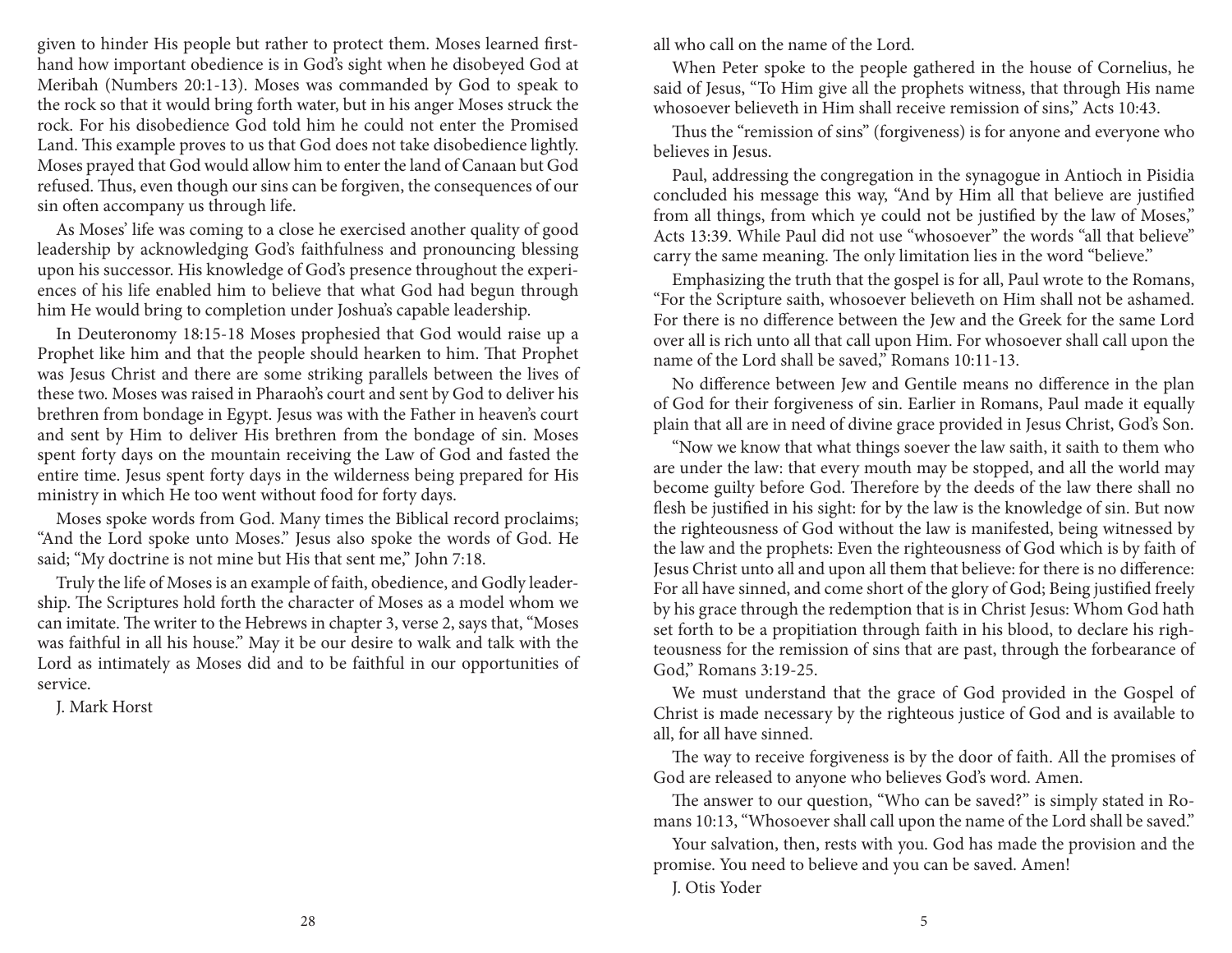### **Editorial**

### **Our Tabernacles**

When God led His people out of bondage in Egypt, He camped them at the foot of an impressive mountain. He gave their leader the pattern to build a tent of meeting. God wanted to be close to His people. A tent of meeting was His thought, a portable sanctuary, a tabernacle.

He designed every detail and set all the parts together in harmony to remind them that a Holy God could dwell only among holy people. He placed Cherubim over the mercy seat on the ark of the covenant in the innermost chamber protected from unholy eyes by a beautiful heavy veil. Next to that Most Holy Place He put the altar of incense which speaks of prayer, fragrant response ascending heavenward. In that Holy Place on either side He placed the lampstand and the table of bread which speak of light and nourishment essential to life. This holy chamber also was protected by heavy curtains.

Spread over these holy chambers were coverings of skins reminding us how God clothed Adam and Eve. This inner tent was placed centrally in a much larger courtyard surrounded with heavy curtains hanging from bars between posts. God was protecting His holy tent of meeting from unholy eyes.

There are unique parallels between God's highest creation, man, made after His image and likeness and God's tent of meeting. The tabernacle had three distinct parts blended into a sanctuary where God met man, where man met God. Man has three distinct parts, spirit, soul and body, blended into a being in which God wants to abide. The body like the outer court touches the world, relates to the rest of creation, all the while protecting the soul and spirit within. The inner chambers, the Holy and Most Holy Places, parallel the soul and spirit of man.

The Holy Place, with its lamp and bread, light and truth, was the place of worship and fellowship. So in man's soul, the heart, is the place of real worship and fellowship, prayer like incense blending them together.

Just as the mercy seat covered the ark of the covenant, so in our innermost beings, our spirits, we experience the mercy of God in the forgiveness of our sins and here we covenant with God to be His little tabernacles where He can abide.

When the tabernacle in the wilderness was completed, then Moses took the blood of a sacrifice and sanctified every piece of the tabernacle furnishings, every vessel to minister the offerings, even the priests in their priestly garments; everything was sanctified by blood, set apart as holy for the pleasure and presence of the Holy God.

God liked what He saw. He came down in Shekinah glory and abode on the tabernacle. Join the redeemed people camped around the tent of meeting this group of complaining, rebellious people. Great leaders are those who have a servant's heart and desire God's best for those under their care. Moses certainty met these criteria.

Arriving at Mt. Sinai, Moses was commanded by God to set up camp and to prepare the people for a special visitation from Him. God gave specific instructions for their preparations and strictly warned them not to come near the mountain nor to touch it lest they die. The all-holy God could not come into contact with sinful humanity. Therefore, there needed to be an intermediary, someone who could approach God, receive His instructions and present them to the people. Here we see Moses as a type of Christ our High Priest.

Moses went up into the mountain to receive the Law from God and he remained there for forty days. During his time there with God he was given detailed instructions on the construction of the Tabernacle, the place where God would meet with His chosen people. Many of the furnishings, utensils and ceremonies that were used in the Tabernacle pointed forward to the atoning work of our High Priest, the Lord Jesus Christ.

At the conclusion of His instructions God told Moses to hurry down to the camp for the people had corrupted themselves in idol worship. God told Moses that He would destroy the people and would raise up a great nation from his descendants. Moses pled with God to forgive the people and even told Him that he was willing to have his name blotted out of the Book of Life in exchange for their forgiveness. Here again Moses typifies Christ in that he was willing to die for the sins of the people, even as Christ died for our sins, though He was without sin.

Leaving Mt. Sinai and travelling on toward Canaan the people complained about their food. The Lord and Moses were both greatly displeased and Moses questioned God's fairness in giving him the responsibility for all the "children" (Numbers 11:11-13). God responded by promising Moses that he would provide meat for the entire multitude for a whole month. Moses' lack of faith shows when he questions God's ability to provide meat for such a multitude. It should be an encouragement to us that even men of great faith have times of doubt and God continues to use us in spite of our weak times.

Another characteristic of Moses that deserves mention is his humility. Like Christ, he did not see his position of leadership as one to be exploited for personal gain, but rather a position of service. When his leadership was challenged by Miriam and Aaron, Moses did not defend himself or try to assert his authority but allowed God to deal with their rebellious spirit. Several times throughout the course of the wilderness wanderings Moses' leadership was challenged, but he always allowed God to handle the rebellious.

As one reads through the account of Moses' life and his responsibility of leading the people, the necessity of obedience leaves a strong impression. God gave commands that he expected them to obey. His commands were not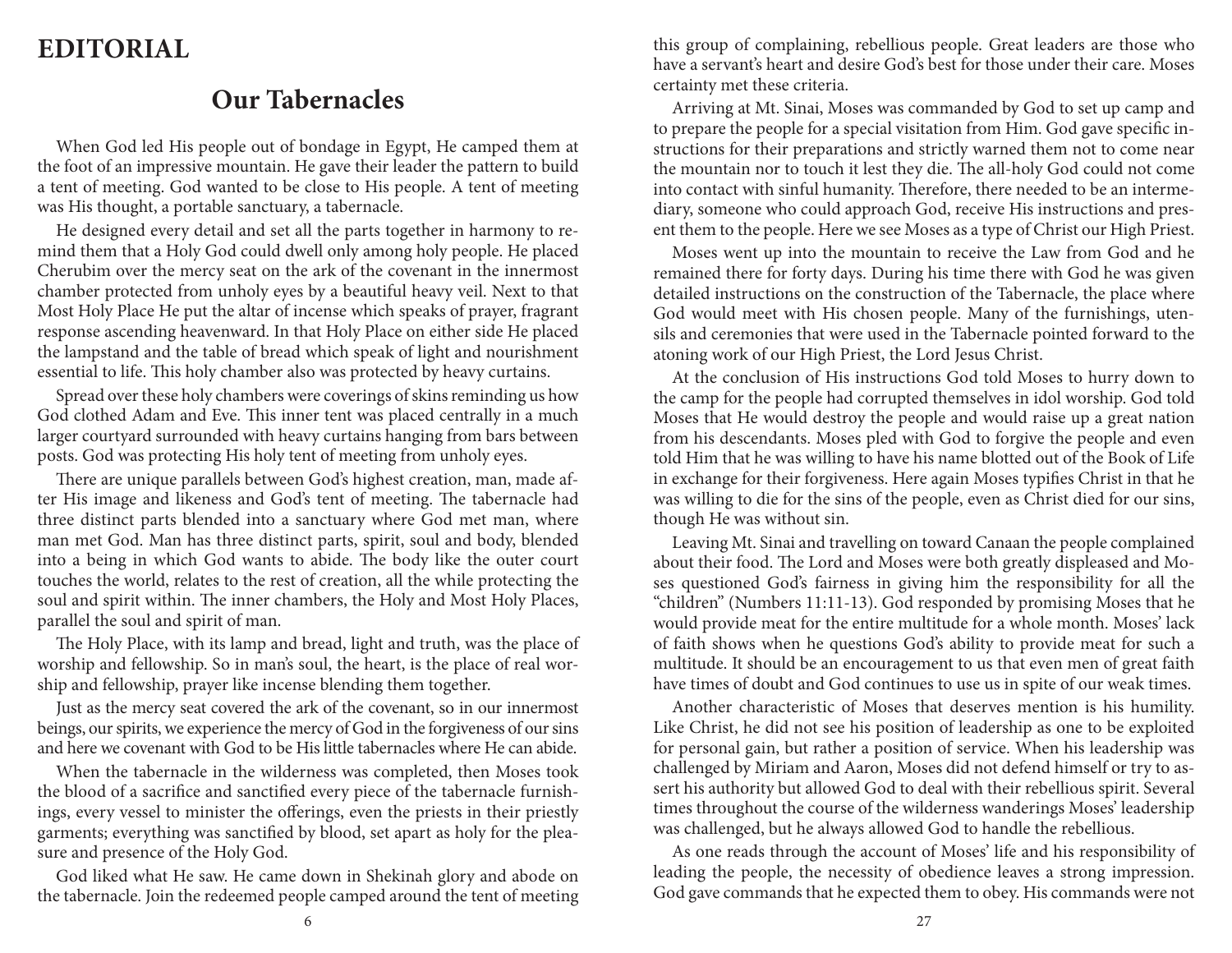care of her and helped her with her education, etc.

But the ultimate qualifying factor that the Apostle Paul advises is found in verse 30, "only in the Lord." The Apostle Paul was addressing the church members of Corinth. He would not have spoken that way to the heathen, But he could speak that way to the church members. The parental decision must be "only in the Lord."

I was asked to perform one of our grandsons' wedding ceremonies. The first question I asked the young couple was, "Have you received Jesus Christ as your personal Saviour?" They both said, "Yes." So that marriage could be in the Lord.

The considerations Paul wrote in this text are very helpful basics: think of the present distress--the pressure of life; think of the personal dedication--prefer the other; think of the parental decision--only in the Lord. May the Holy Spirit use this teaching to strengthen our Christian homes.

#### **MOSES: GOD'S MAN FOR THE TIME Part II**

In our last time together we looked at an overview of Moses life beginning with the time just prior to his birth and ending with the exodus of the children of Israel from Egypt. Now we pick up the narrative immediately following the exodus and continue through until the death of Moses at Mt. Nebo.

God did not permit the children of Israel to take the closest, most direct route to Canaan. Instead. He directed Moses to lead them southeast toward the Red Sea. Here God proved His power over Pharaoh and his host in a miraculous way. Here too, Moses exercised one of the qualities of a good leader by directing the people to seek God's face in finding a solution to their problem.

Following their miraculous deliverance from Pharaohs armies and the crossing of the sea on dry ground, Moses led the people in a song of praise to God For His triumph. Traveling south into the Sinai three days journey brought them to Marah. Here the people murmured against Moses because the water was not usable for drinking. How much like them we are when in crisis situations we lose sight of the fact that God has miraculously provided for our needs in the past. Moses cried out to God for direction and God instructed him what to do.

As we move with the children of Israel through the wilderness toward Mt. Sinai, we see time and again Moses cried out to God for wisdom in leading with their tent flaps open to the tabernacle. Let us feel the awe as the glory of God descended upon the holy tent. And like them, let us bow with our faces to the ground, while our hearts beat faster and we worship in silence.

When we allow the Spirit of God to cleanse our tabernacles, inside and outside, that blood sets us apart from the sinful world. God likes what He sees and He shares His glory with us.

Ah, you must go so soon? Let us come back often and revel in true worship. In the presence of that glory some transfers to us. "But we all, with open face beholding as in a glass the glory of the Lord, are changed into the same image from glory to glory, even as by the Spirit of the Lord," II Cor. 3:18.

------------------------------------------------------------------------------

Isabelle K. Yoder

### **We Must HEAR From YOU!!**



Have you been receiving the HOPE HERALD for several years? **If we have not heard from you within the past FIVE (5) YEARS,** you will be put on our "inactive" mailing list! If that happens, you will not receive your annual copy of the HOPE HERALD.

We don't want that to happen. But to be good stewards of the resources God has given, we must have your complete, accurate mailing address. If you move, please let us know as soon as possible.

If you haven't written to us for several years, do it now, by e-mail at *hope@heraldsofhope.org*, or by post at **PO Box 3, Breezewood, PA 15533**. That way you will not need to miss out on receiving your copy of the HOPE HERALD.

#### **Yours for the Asking! "**Back to Basics" - Selections from Acts **Back to Basics** *Please print clearly*  $\frac{1}{2}$  ,  $\frac{1}{2}$  ,  $\frac{1}{2}$  ,  $\frac{1}{2}$  ,  $\frac{1}{2}$  ,  $\frac{1}{2}$  ,  $\frac{1}{2}$  ,  $\frac{1}{2}$  ,  $\frac{1}{2}$  ,  $\frac{1}{2}$  ,  $\frac{1}{2}$  ,  $\frac{1}{2}$  ,  $\frac{1}{2}$  ,  $\frac{1}{2}$  ,  $\frac{1}{2}$  ,  $\frac{1}{2}$  ,  $\frac{1}{2}$  ,  $\frac{1}{2}$  ,  $\frac{1$  name  $\frac{1}{2}$  ,  $\frac{1}{2}$  ,  $\frac{1}{2}$  ,  $\frac{1}{2}$  ,  $\frac{1}{2}$  ,  $\frac{1}{2}$  ,  $\frac{1}{2}$  ,  $\frac{1}{2}$  ,  $\frac{1}{2}$  ,  $\frac{1}{2}$  ,  $\frac{1}{2}$  ,  $\frac{1}{2}$  ,  $\frac{1}{2}$  ,  $\frac{1}{2}$  ,  $\frac{1}{2}$  ,  $\frac{1}{2}$  ,  $\frac{1}{2}$  ,  $\frac{1}{2}$  ,  $\frac{1$  post office and street address  $\frac{1}{2}$  ,  $\frac{1}{2}$  ,  $\frac{1}{2}$  ,  $\frac{1}{2}$  ,  $\frac{1}{2}$  ,  $\frac{1}{2}$  ,  $\frac{1}{2}$  ,  $\frac{1}{2}$  ,  $\frac{1}{2}$  ,  $\frac{1}{2}$  ,  $\frac{1}{2}$  ,  $\frac{1}{2}$  ,  $\frac{1}{2}$  ,  $\frac{1}{2}$  ,  $\frac{1}{2}$  ,  $\frac{1}{2}$  ,  $\frac{1}{2}$  ,  $\frac{1}{2}$  ,  $\frac{1$ city state country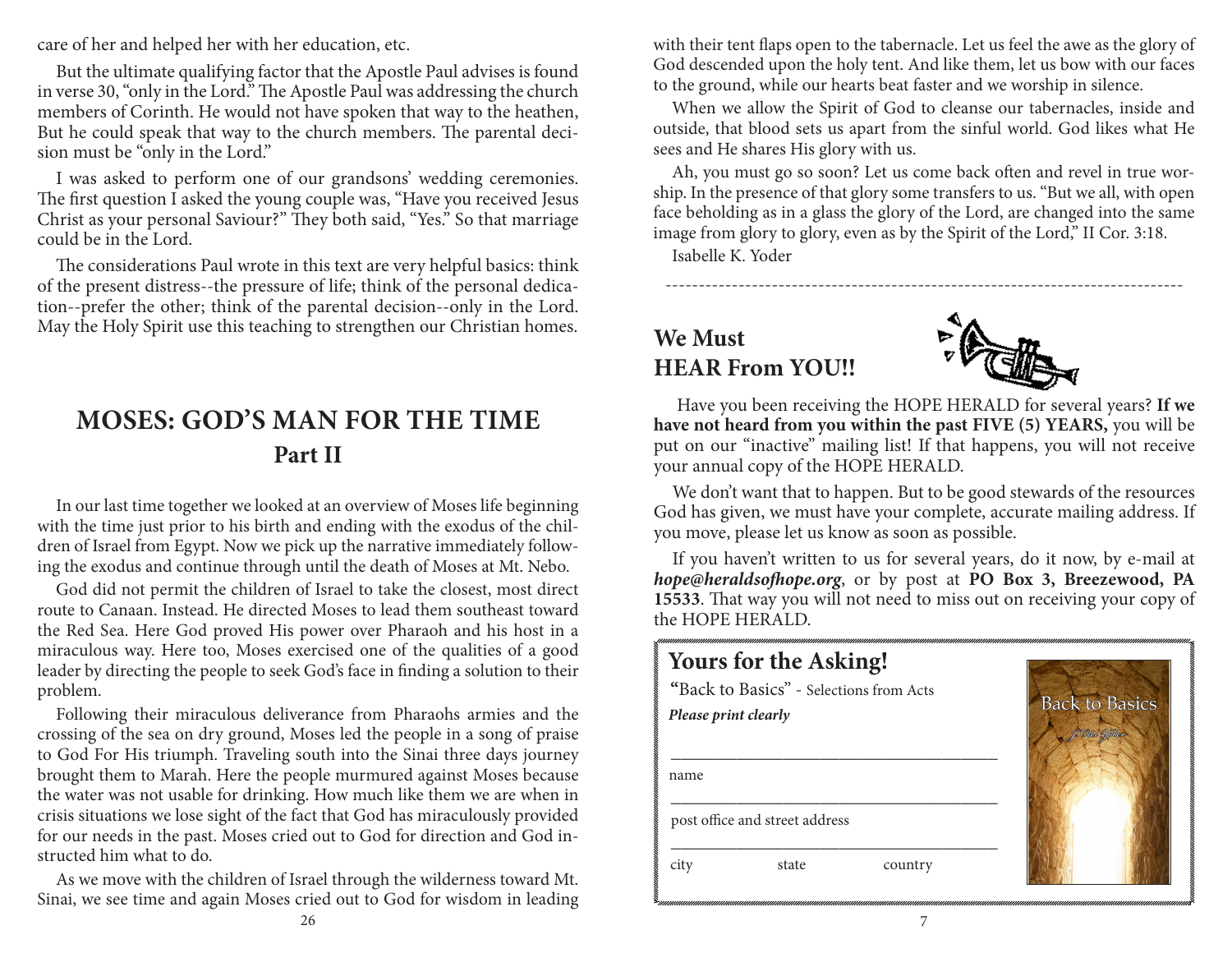# **Sermons from I Corinthians 7 MUTUAL DEPENDENCY IN MARRIAGE**

Marriage is the first human relationship recorded in the Bible. You will find it in the first book of the Bible in the second chapter. It was apparent to the Lord God that one lone man was incomplete. There was no animal Adam had named that could be his equal. He needed someone to be beside him. God said, "it is not good for man to be alone." God acted on that thought and created a woman for Adam. He called her name Eve. The Lord instructed them to replenish the earth. Adam said by this union they would be one, and they would become creators.

Sadly, over the centuries, this high relationship of marriage became tarnished so that marriage for many has lost its meaning. People want to experience the sexual union without its consequences. That is why abortion clinics operate, and immorality of all kinds of perversion increases.

The Bible gives clear basic instruction for MUTUAL DEPENDENCY IN MARRIAGE. The Apostle Paul gives good teaching on the gender relationships in I Corinthians 7:1-9.

*1. Now concerning the things whereof ye wrote unto me: It is good for a man not to touch a woman.*

*2. Nevertheless, to avoid fornication, let every man have his own wife, and let every woman have her own husband.*

*3. Let the husband render unto the wife due benevolence: and likewise also the wife unto the husband.*

*4. The wife hath not power of her own body, but the husband: and likewise also the husband hath not power of his own body, but the wife,*

*5. Defraud ye not one the other, except it be with consent for a time, that ye may give yourselves to fasting and prayer; and come together again, that Satan tempt you not for your incontinency.*

*6. But I speak this by permission, and not of commandment.*

*7. For I would that all men were even as I myself. But every man hath his proper gift of God, one after this manner, and another after that.*

We need to reorder our priorities. Look how the Apostle Paul saw life's priorities in verses 30-31: "And they that weep, as though they wept not; and they that rejoice, as though they rejoiced not; and they that buy, as though they possessed not; And they that use this world, as not abusing it: for the fashion of this world passeth away." Give yourself to the most important issues of life. Reorder your priorities and have a loose hold on the material.

Barnes Notes, I Corinthians, pg. 135: "We should partake of all our pleasures, and endure all our sufferings, with deep feeling that we have here no continuing city and no abiding place. Soon all our earthly pleasures will fade away; soon all our earthly sorrows will be ended. A conviction of the shortness of life will tend much to regulate our desires for earthly comforts, and will keep us from being improperly attached to them; and it will diminish our sorrows by the prospect that they will soon end."

THE PERSONAL DEDICATION is the second consideration for marriage guidance. A man has a responsibility when he gets married which he should remember. He has a responsibility to look after his wife, making sure that her needs are met and taken care of. There must be, of course, a proper balance but this is a much needed area to consider. Too many husbands put their careers first. They feel they must build their financial empires. So they work at it, and their wives are left to fend the best they can. The Apostle says here, "that when a man is married he looks after the things of his wife." And he should. That is personal dedication on the part of the husband.

Then he turns it over. A married woman should look after the needs of her husband, how she may please her husband! This is good counsel, worthy and necessary for partners, especially with women going into the marketplace. What is it that a woman should consider most of all when she is married? She should consider her husband and family.

A true union is when a husband and wife are one in spirit to serve the Lord with complete dedication. A personal dedication to each other in the Lord will seek to avoid distraction by individual desires. I challenge you with the value of a personal dedication.

THE PARENTAL DECISION is the third consideration for marriage guidance. In past years parents were more involved in the marriages of their children. Counsel was sought and given. A young man usually asked the young woman's father for her hand in marriage.

In Paul's day it was even more immediate control. A father had the right to deny marriage to his daughter. In fact, in some societies today that is still true. Two of our friends in Africa, when they wanted to get married, had to wait two years until the bride's uncle would say, "Yes." He had taken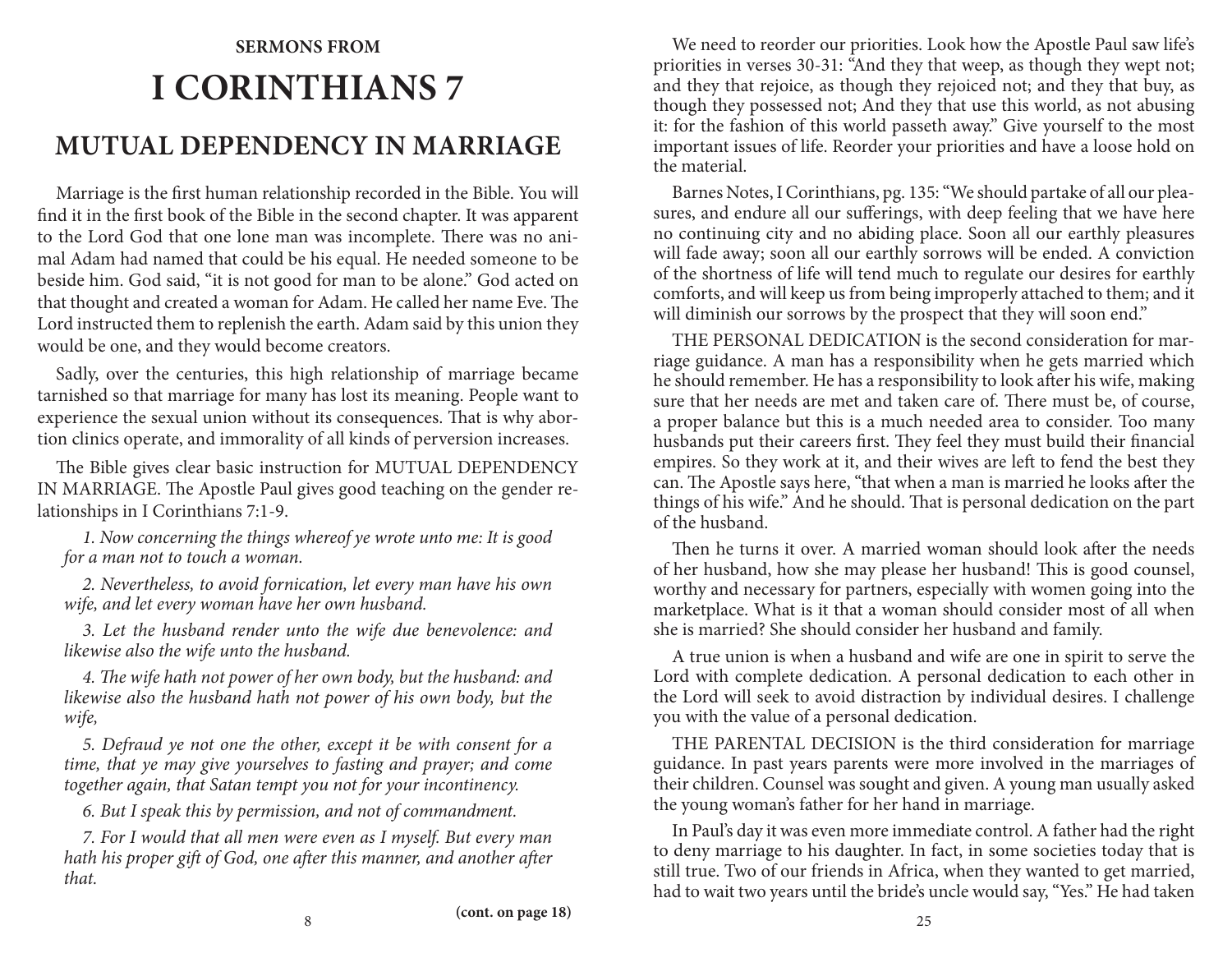*30. And they that weep, as though they wept not; and they that rejoice, as though they rejoiced not; and they that buy, as though they possessed not;*

*31. And they that use this world, as not abusing it: for the fashion of this world passeth away.*

*32. But I would have you without carefulness. He that is unmarried careth for the things that belong to the Lord, how he may please the Lord:*

*33. But he that is married careth for the things that are of the world, how he may please his wife.*

*34. There is difference also between a wife and a virgin. The unmarried woman careth for the things of the Lord, that she may be holy both in body and in spirit: but she that is married careth for the things of the world, how she may please her husband.*

*35. And this I speak for your own profit; not that I may cast a snare upon you, but for that which is comely, and that ye may attend upon the Lord without distraction.*

*36. But if any man think that he behaveth himself uncomely toward his virgin, if she pass the flower of her age, and need so require, let him do what he will, he sinneth not: let them marry.*

*37. Nevertheless he that standeth stedfast in his heart, having no necessity, but hath power over his own will, and hath so decreed in his heart that he will keep his virgin, doeth well.*

To outline the Apostle's guidance for marriage, I bring you several CONSIDERATIONS as I found them here in the text.

THE PRESENT DISTRESS is the first consideration for marriage guidance. We have no surety of tomorrow. We hear of people who are here today and gone tomorrow through an accident or some such occurrence. Paul's day was like that, too, perhaps even more so. His day was fraught with many uncertainties. The Roman government was hostile to Christians. They hunted them down and arrested them. They were brought to the arena and made to fight with lions, wild animals. Many died in the arenas. There was trouble in the flesh, the Apostle says. We are beset by frailty. Ailments come upon us from unsuspected sources. We hardly know how we make it from day to day because of trouble in the flesh.

The present distress has shortness of time. All Christians who believe the Bible have looked forward to the coming of Christ at any time.

Lifetime really is only a speck. Stop and think about it, just a speck on the great line of time. So, we need to keep this in mind.

# **Study Questions for I Corinthians 1-8**

This first letter to the believers in Corinth was written by the Apostle Paul from Ephesus about 25 years after Christ. The Apostle by the Holy Spirit wrote to this church established on his second missionary journey. He desired that they might not come behind in any gift (1:7) and find the faithful God confirming them blameless in the day of the Lord (1:8, 9).

The book is well outlined in four great concepts (1:30), all perfected in us by Christ Jesus: wisdom, righteousness, sanctification, and redemption. There is a logical progression of truth here which the Apostle develops with much practical instruction leading to the great triumph of the resurrection.

May the Holy Spirit lighten your mind and bring Spiritual fruit as you study the book of I Corinthians, using this outline.

| I. Introduction           | $1:1-31$      |
|---------------------------|---------------|
| II. Wisdom                | $2:1 - 4:21$  |
| III. Righteousness        | $5:1 - 0:13$  |
| <b>IV.</b> Sanctification | $9:1 - 14:40$ |
| V. Redemption             | $15:1-50$     |
| VI. Conclusion            | $16:1-24$     |

It is our heartfelt prayer that you will come to a deeper understanding of the truth as you work through these study questions taken from I Corinthians. May you truly come to see Christ Jesus as your wisdom, righteousness, sanctification, and redemption.

Your Friend in Christ,

J. Mark Horst J. Mark Horst, President

**Please do NOT mail these lessons to Heralds of Hope. We can NOT return them to you. Study and answer the questions. Check your answers from page 16-17. The chapters and verses are in (1 Cor. 1-8).**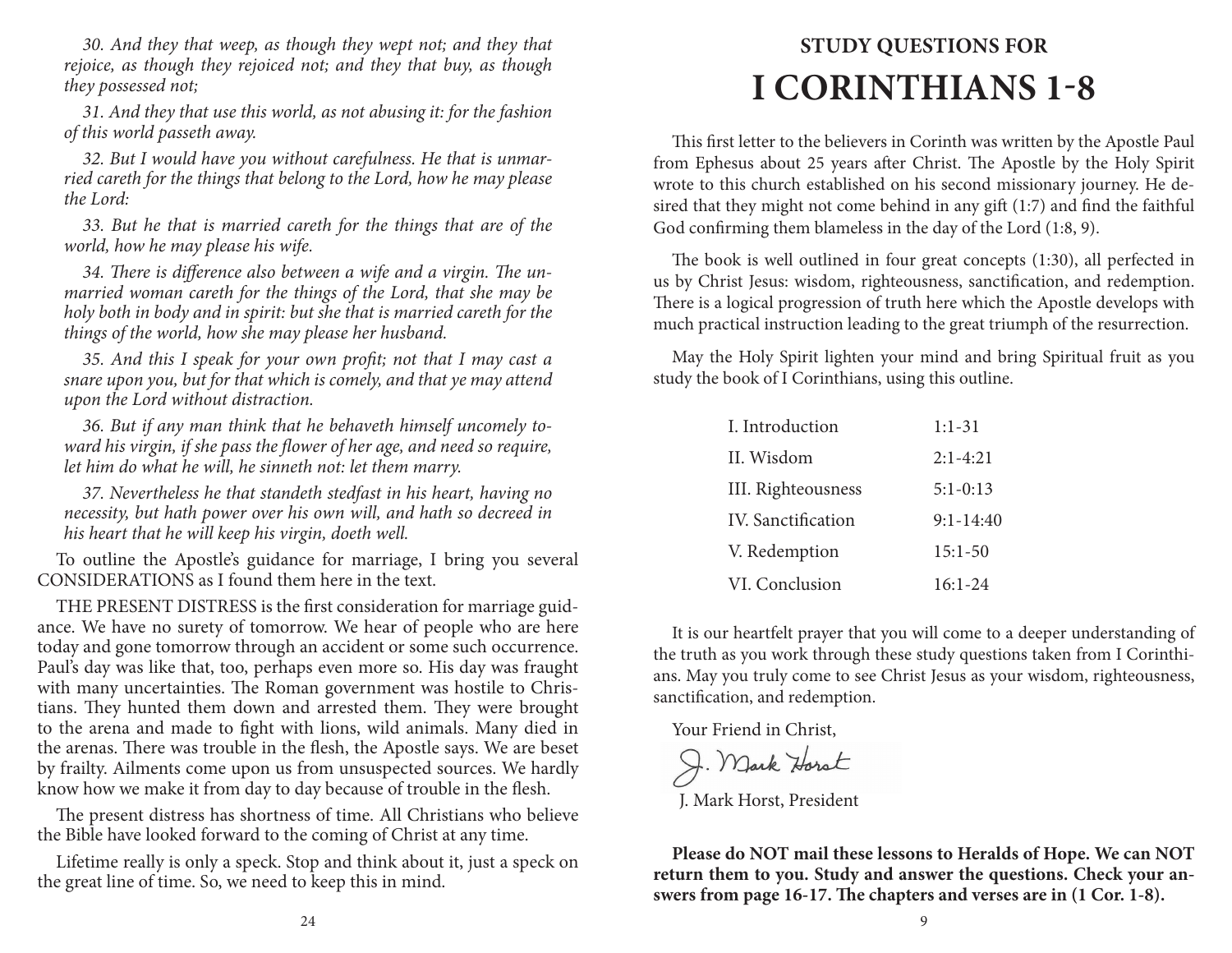#### **I Corinthians 1-8**

1. Who is the writer of I Corinthians? (1:1)

2. To whom is the letter written? (1:2)

3. How is the grace of God given to man? (1:4)

4. What is confirmed on the Corinthian believers? (1:6)

5. What were the believers waiting for? (1:7)

6. What characteristic of God is given in verse 9? (1:9)

7. What was Paul's concern for the church? (1:10)

8. What problem existed among the believers? (1:11)

9. What is the answer to the questions in v. 13? (1:13)

10. What was Paul sent to do? (1:17)

11. How does an unbeliever view the preaching of the cross? (1:18)

12. What is the believer's view of the preaching of the cross? (1:18)

13. What will God's power destroy? (1:19)

14. What is God's view of worldly wisdom? (1:20)

15. How does it please God to bring salvation to man? (1:21)

16. What did Paul preach? (1:23)

17. What kind of people are seldom saved? (1:26)

18. What has God chosen to confound mighty things? (1:27)

Jesus Christ is more precious than to maintain the marriage.

The force of v. 16 tempers any tendency to foster or encourage a rupture in the marriage. Paul is teaching that the believer is to try to keep the mixed marriage together in hope that the testimony of the believer will be used by God to bring the unbeliever to Christ. The factual condition of v. 16 suggests there is hope that God in his providence will do just that.

Reflect again on the considerations that Paul brings for mutual responsibility for marriage partners. There is the unchanging principle in total union, the unfailing advice to hold the marriage together, the unhappy separation which leaves the unbeliever outside. The Bible encourages believers to hold marriages together.

### **Guidance For MARRIAGE**

Marriage, I believe, is the most intimate of human relations and the most serious. It is God's plan for the welfare of mankind. When God brought Eve to Adam, he said. "For this cause shall a man leave his father and his mother and cleave to his wife." Now the word cleave in this text means to be glued, joined with the idea of no separation.

Today there seems to be a laxity regarding marriage which should be corrected. Too many consider marriage a mere convenience. Some do not even bother going through the ceremony, living together without commitment. That way when they separate there is no divorce.

The whole concept of marriage should involve a man and a woman for life. Divorce has shattered the foundations of the home. The Biblical teaching on marriage leaves no room for same-sex marriage relations.

Having said this I must now give you GUIDANCE FOR MARRIAGE from I Corinthians 7:26-37, the writings of the Apostle Paul.

*26. I suppose therefore that this is good for the present distress, I say, that it is good for a man so to be.*

*27. Art thou bound unto a wife? seek not to be loosed. Art thou loosed from a wife? seek not a wife,*

*28. But and if thou marry, thou hast not sinned; and if a virgin marry, she hath not sinned. Nevertheless such shall have trouble in the flesh: but I spare you.*

*29. But this I say, brethren, the time is short: it remaineth, that both they that have wives be as though they had none;*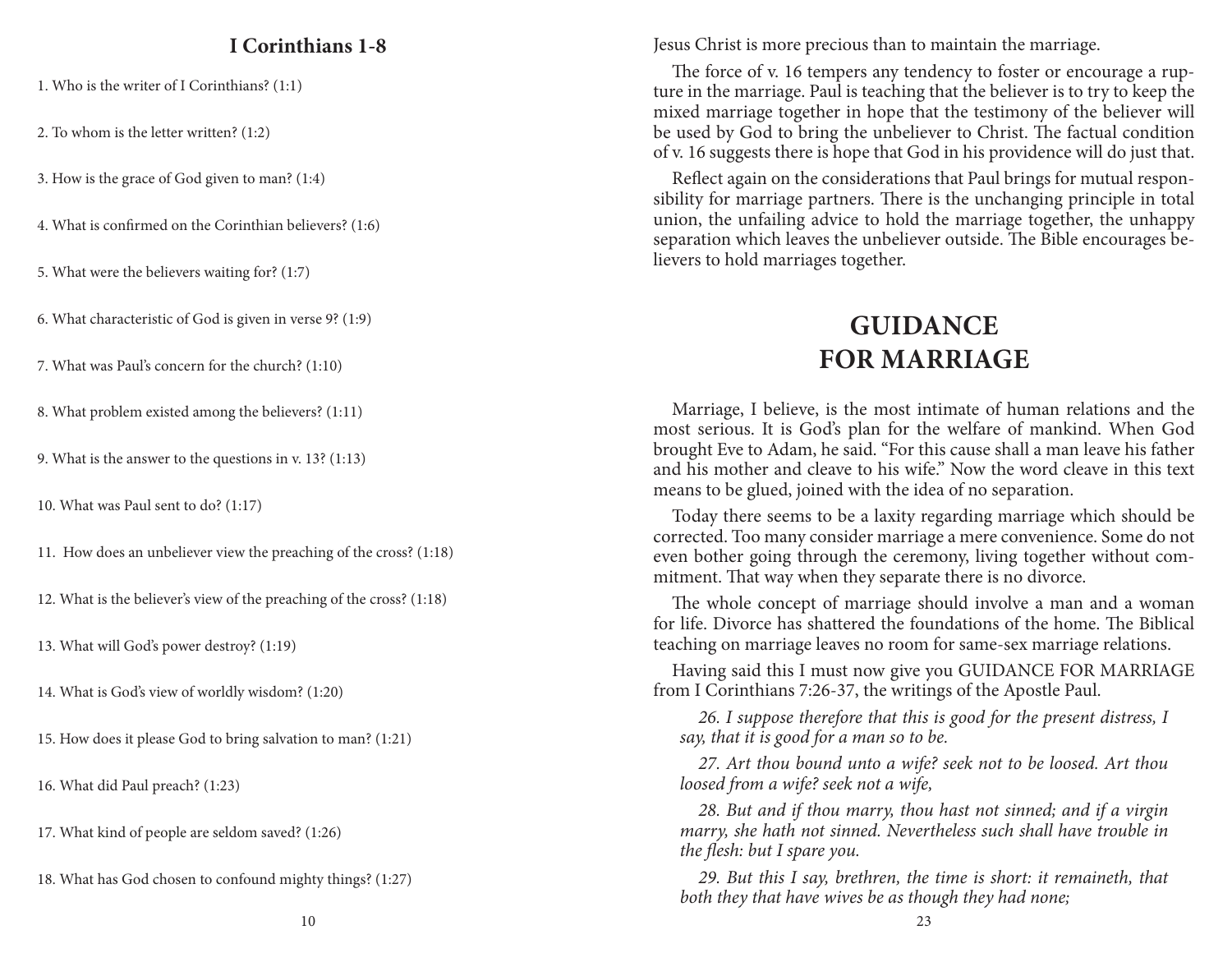vice. Let's remember Paul was a man of wisdom. When he spoke, people should listen, even today. We should heed his word. We should observe what he told us and we should lay it to heart.

Paul advised to keep the marriage union intact even if one partner was not a believer: "If a brother hath a wife that believeth not and she be pleased to dwell with him, let him not put her away." This was an existing condition. This brother in Corinth became a believer after they were married, but he had an unbelieving wife. What should he have done? Paul counseled to keep the marriage bond.

His advice applied to both husband and wife. The husband was not to put his wife away. The wife was not to leave her husband if he was not a believer. In the Greek New Testament the advice is the same for both. Paul advised do not breakup the marriage because one is not a believer.

Paul recognized the permanence of marriage. He surely had not condoned a Christian marrying an unbeliever, That is very clear from his second letter where he said, "l have no fellowship with unbelievers. Be not unequally yoked with unbelievers." So he had not accepted or suggested the marriage of an unbeliever with a believer. He advised that one who became a Christian after the wedding was to be considerate and maintain, sustain the marriage.

The Corinthian believers came out of paganism. They had not had the advantage of the Jewish teaching, which has a high regard for marriage. Therefore the question arose, "What should they do?"

It would be well for all people to hear Paul with his unfailing advice. If one is an unbeliever and is content to dwell with a believer, then let the believer not put away the unbeliever. Keep the marriage bond.

The Apostle goes on to explain that the unbelieving husband is sanctified by the believing wife, and the unbelieving wife is sanctified by the believing husband, so that the children are legitimate children. This is quite clear. The tense and grammar of this particular section make it absolutely clear, that this is a case of the unbelieving man or the unbelieving woman being sanctified. The marriage is sanctified by the one who is a Christian, the one who is the believer. So, we must hold to Paul's unfailing advice,

THE UNHAPPY SEPARATION is the third consideration. The Apostle Paul takes it all the way and says if the unbeliever initiates the separation then there is no recourse. If the unbeliever departs let him depart. A brother or sister is not under bondage in such cases. This means they are not like a slave, bought, marketed and sold. Though it may bring sorrow, the believer should not give up faith to preserve the marriage. In other words if the unbeliever demands that the believer give up his or her faith or "else," then, the "or else" must come! A continuing relationship with

19. What should we not boast about? (1:29)

20. What is Christ made unto us? (1:30)

- 21. Who should we boast about or glory in? (1:31)
- 22. How did Paul come to the Corinthians? (2:3)
- 23. Where did Paul get power to preach? (2:4)
- 24. What is contrasted in verse 5? (2:5)
- 25. How did Paul speak the wisdom of God? (2:7)
- 26. What is the mystery Paul is talking about? (2: 7, 8)
- 27. What are unbelievers unable to know? (2:7, 8)
- 28. What does the Spirit understand? (2:10)
- 29. What spirit do Christians receive? (2:12)
- 30. What kind of man cannot know God? (2:14)
- 31. Why can't he know God? (2:14)
- 32. What do those who are spiritual understand? 2:15)
- 33. What mind do believers have? (2:16)
- 34. Why is there strife among believers? (3:3)
- 35. Paul planted, Apollos watered; who gave the increase? (3:6)
- 36. What will our rewards be based upon? (3:8)
- 37. With whom do we labor together? (3:9)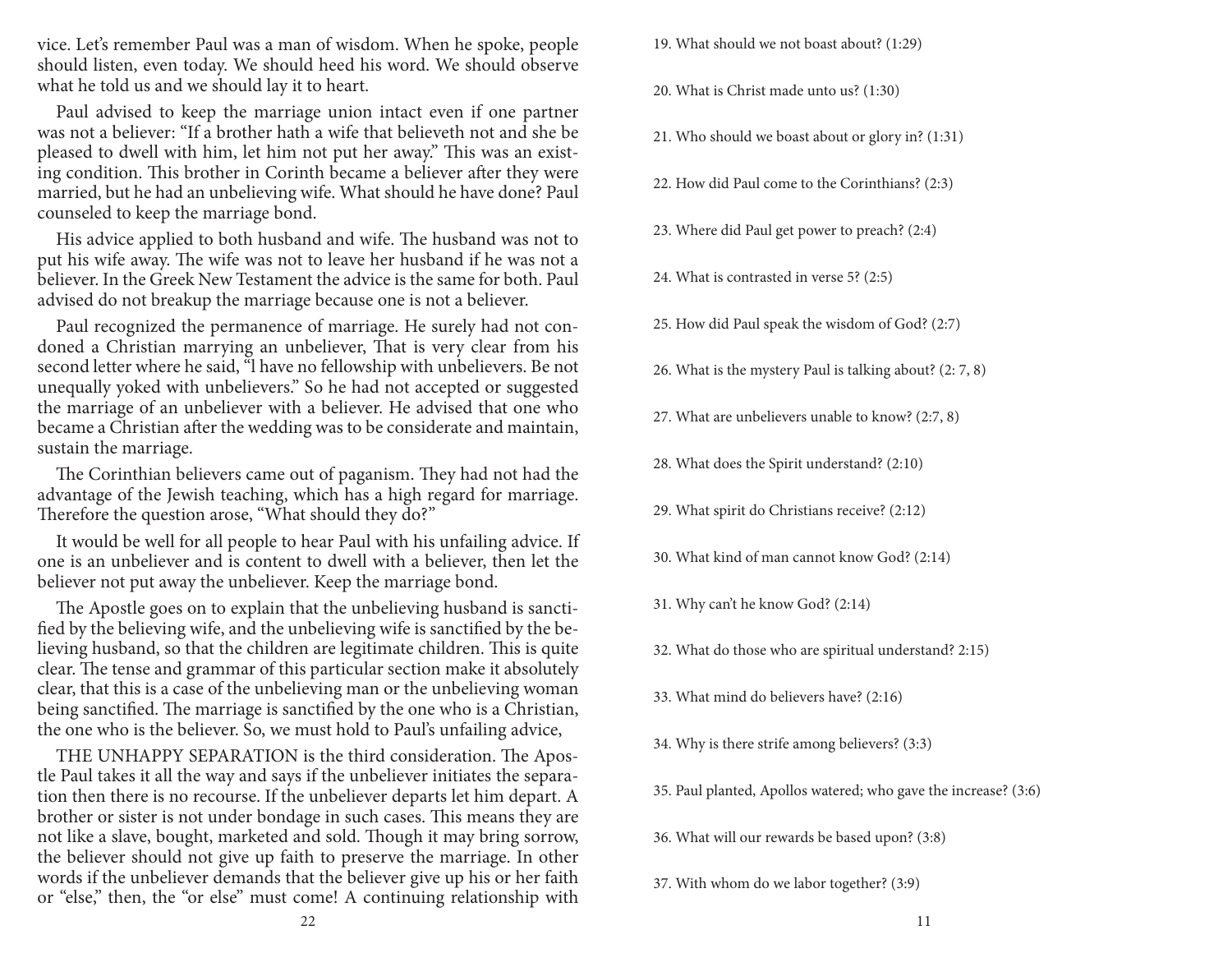38. What position did God give to Paul? (3:10)

39. What part of the structure did Paul build? (3:10)

40. What is the foundation that Paul laid? (3:11)

41. What warning is given to others who build? (3:10)

42. What non-perishable materials are listed? (3:12)

43. What perishable materials are listed? (3: 12)

44. What will reveal the true value of our work? (3:13)

45. Which works will be rewarded? (3:14)

46. How does Paul refer to the church? (3:16)

47. What punishment awaits those who defile the church? (3:17)

48. Why can't sin be tolerated in the church? (3:17)

49. What is the wisdom of this world in God's sight? (3:19)

50. What are we not to boast about? (3:21)

51. What things are ours through Christ? (3:21-23)

52. What character quality is required of stewards? (4:2)

53. Who examines the believer's life? (4:4)

54. What will the Lord reveal at His coming? (4:5)

55. Who made us different from each other? (4:7)

56. What do you have that you haven't been given? (4:7)

10. And unto the married I command, yet not I, but the Lord, Let *not the wife depart from her husband:*

*11. But and if she depart, let her remain unmarried, or be reconciled to her husband: and let not the husband put away his wife.*

*12. But to the rest speak I, not the Lord: If any brother hath a wife that believeth not, and she be pleased to dwell with him, let him not put her away.*

*13. And the woman which hath an husband that believeth not, and if he be pleased to dwell with her, let her not leave him.*

*14. For the unbelieving husband is sanctified by the wife, and the unbelieving wife is sanctified by the husband: else were your children unclean: but now are they holy.*

*15. But if the unbelieving depart, let him depart. A brother or sister is not under bondage in such cases: but God hath called us to peace.*

*16. For what knowest thou, O wife, whether thou shalt save thy husband? or how knowest thou, O man, whether thou shalt save thy wife?*

In this text the Apostle gives us several serious CONSIDERATIONS so that we can understand how mutual responsibility works in marriage.

THE UNCHANGING PRINCIPLE is the first consideration. The Apostle began his word in this text with "not I, but the Lord." A principle is a rule to go by. This principle came from the Lord: marriage is for life, Paul wrote, "Let her not depart." That makes it clear, does it not?

Marriage partners must realize that this unity is more than the physical. The emotional, the psychological, and the spiritual, all come together in a marriage relationship. Marriage is to be the union of two people in body, soul, and spirit. Man was created this way. For a marriage to be successful the partners must recognize this. Too often, consideration is given only to the physical.

The unchanging principle makes marriage a binding agreement. Believers must view it that way. Marriages need to be planned and built upon this unchanging principle that the union is for life. Satan has many crafty deceptions to destroy this principle, even when the partners are both believers. Hold fast to this first consideration of the unchanging principle for mutual responsibility in marriage.

THE UNFAILING ADVICE is the second consideration. The Apostle Paul, began this discussion, verse 10. "Not I but the Lord." In verse 12 he said, "But to the rest speak I, not the Lord." So he gave us his personal ad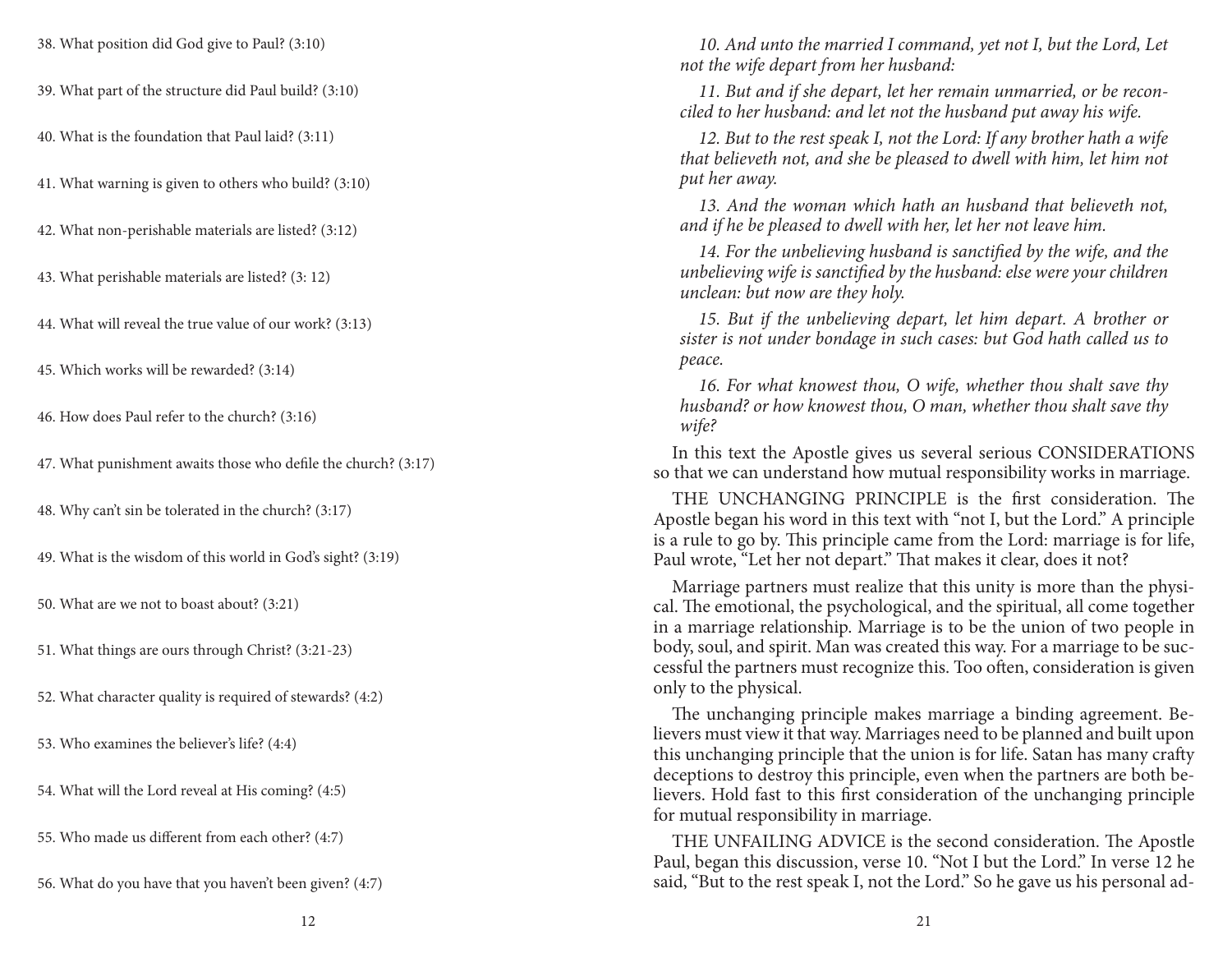mediately I conferred not with flesh and blood," Galatians 1:15, 16.

Be sure to catch the truth, that these men felt very definitely that they had received a gift from God. You and I need to find out what our gifts are and what God wants to do with us. After learning God's purpose, pursue it diligently. Social relations must not interfere with God's will.

From Barnes, page 113, "Every man has his own peculiar talent, or excellence. One man excels in one thing, and another in another. One may not have this particular virtue, but he may be distinguished for another virtue quite as valuable. The doctrine here is, therefore, that we are not to judge of others by ourselves, or measure their virtue by ours. We may excel in some one thing, they in another. And because they have not our peculiar virtue, or capability, we are not to condemn or denounce them:"

Mutual dependency in marriage can be achieved when we follow Paul's counsels: strive for sexual propriety, submit to a yielded position, seek to attain a godly purpose. You can have a successful and happy marriage with mutual dependency when you build it within the will of God.

### **MUTUAL RESPONSIBILITY IN MARRIAGE**

In every man and every woman there has been planted the desire to mate. It takes twelve years or more for children to develop sexually. The proper sexual relation at maturity is between male and female, and it needs to be controlled.

Of all creatures only man has naturally uncontrolled sexual impulses. To the animal world mating is controlled by instinct and seasons. But, according to the opening chapters of the book of Genesis, man and woman have need of self control.

God destroyed the world of Noah's time because the human race failed to control the sexual drives of the physical, resulting in degrading morality lower than the animals. They corrupted themselves, the Bible says. Jesus predicted that as it was in the days of Noah, so it will be when He returns. I submit we now have come to that time. Secular society knows little control, rather openness, with kinds of relationships that certainly do not foster propriety, happiness, and holiness.

All people should pay attention to the Biblical standards of marriage. Seemingly some do not even know they exist. The Apostle Paul was led of the Holy Spirit to counsel believers in l Corinthians 7:10-16 concerning MUTUAL RESPONSIBILITY IN MARRIAGE.

57. Why should we not take credit for our abilities and talents? (4:7)

- 58. To whom was Paul made a spectacle? (4:9)
- 59. What did Paul experience in his ministry? (4:11-13)
- 60. What did Paul tell the Corinthians? (4:16)
- 61. Where was Paul's teaching to be applied? (4:17)
- 62. What did Paul promise the Corinthians? (4:19)
- 63. What proves the reality of God's presence? (4:20)
- 64. What was reported in the church at Corinth? (5:1)
- 65. What sin hindered proper handling of this problem? (5:2)
- 66. Who disciplines erring believers? (5:4)
- 67. What was Paul's recommendation concerning this man? (5:5)
- 68. What will a little sin do in the church? (5:6)
- 69. What should be done about sin in the church? (5:7)
- 70. Why should sin be purged? (5:7)
- 71. What feast is Paul referring to? (5:7, 8)
- 72. Who is our Passover lamb? (5:7, 8)
- 73. How should we participate in the Lord's table? (5:8)
- 74. Where must you go to avoid contact with evil? (5:10)
- 75. Who should we avoid fellowship with? (5:11)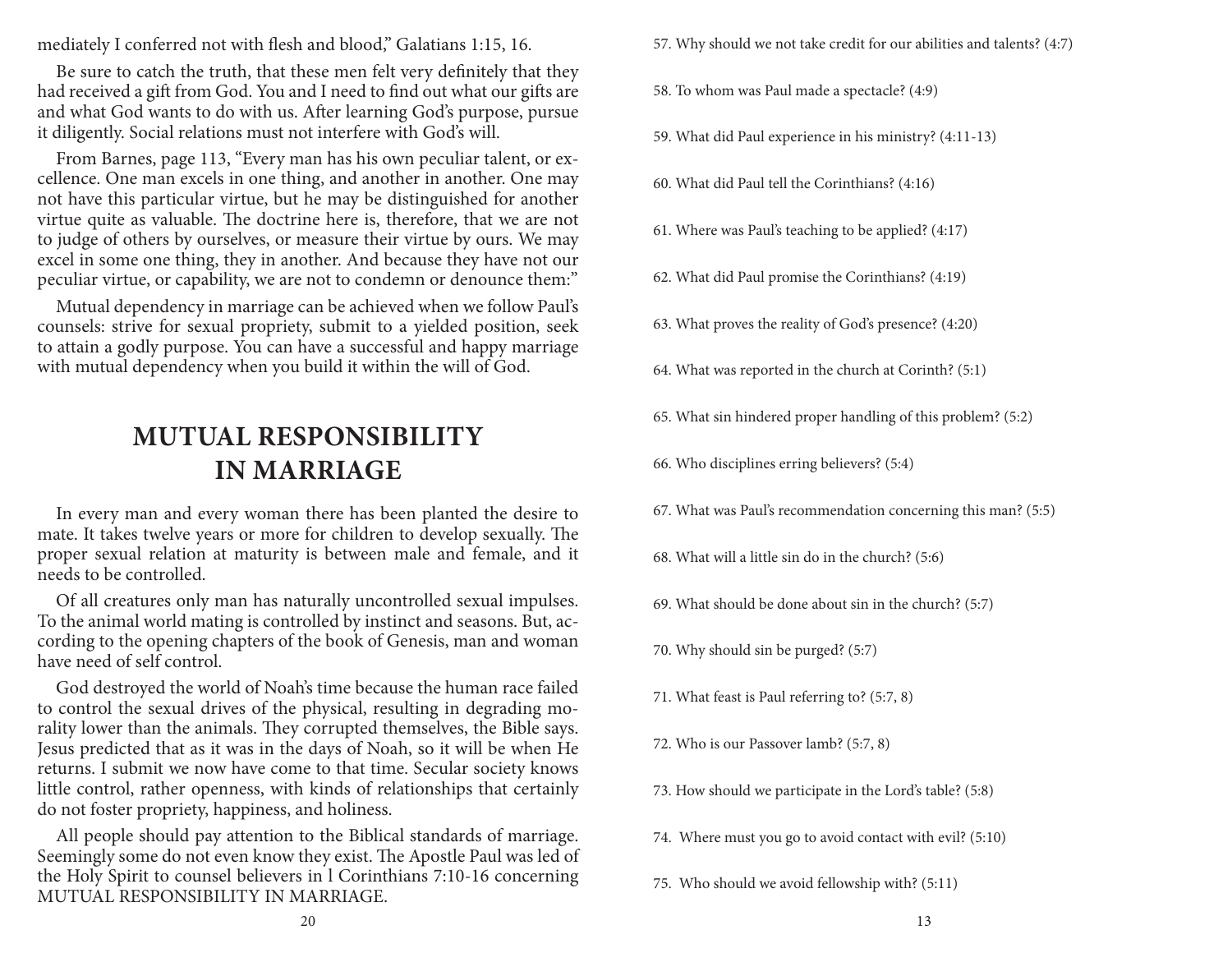- 76. Who is responsible to examine church members? (5:12)
- 77. What is Paul's instruction concerning this person? (5:13)
- 78. Disagreements between believers should be settled where? (6:1)
- 79. Who shall judge the world? (6:2)
- 80. Will believers judge angels? (6:3)
- 81. Who should be chosen to carry out church discipline? (6:5)
- 82. Where were believers going to settle disputes? (6:6)
- 83. What was Paul's advice? (6:7)
- 84. Who will not inherit the kingdom of God? (6:9)
- 85. How do sinners become saints? (6:11)
- 86. What three things does the Spirit do? (6:11)
- 87. What thought governed Paul's activities? (6:12)
- 88. What did Paul fear? (6:12)
- 89. To whom does your body belong? (6:13)
- 90. How will God raise us up? (6:14)
- 91. How should we live since our bodies are members of Christ? (6:15)
- 92. What should be our response toward fornication? (6:18)
- 93. Fornicators sin against whom? (6:18)
- 94. Where does the Holy Spirit live? (6:19)

that transfers authority. The Apostle says in verse 4, "The wife hath not power of her own body, but the husband: and likewise also the husband hath not power of his own body, but the wife."

The word power here is the Greek word for authority or right. For example, whenever the "yes" is said in marriage vows. I tell you, the partners transfer authority,

Now I realize that today some movements for personal identity and power have misunderstood or ignored Paul's word. Unfaithfulness can never be justified. I repeat that. Unfaithfulness to the marriage vow can never be justified.

Now the Apostle speaks about defrauding one another. By that he means denying the right of sexual union. God intended that union for male and female. That's what Adam said, "They shall be one flesh." Every married couple should have a family to fulfill the mandate from God, "Be fruitful and multiply." It is not proper, it is not right. I believe, to deny family for personal enjoyment or social climbing.

Paul gives us the second counsel for mutual dependency in marriage: submit to the yielded position. Such mutual dependency results in rewards for humanity as expressed in the Pulpit Commentary, I Corinthians, page 239.

"The family is the true unit in human society, and the enemy of marriage is the enemy of humanity. It is in the family that virtuous and honourable citizens are bred and reared, and there principles are instilled which are at the foundation of national stability. And the old saying is equally true, that by marriage heaven itself is replenished. It is hence that the Church draws its members and its officers; it is here that the natural life and the eternal life are alike commenced and nurtured."

#### Yes, praise God!

SEEK TO OBTAIN A GODLY PURPOSE is the third counsel for mutual dependency in marriage. Each person is to discern the gift God has given him. "Every man hath his proper gift of God," That means that each person must be totally yielded to the Lord. The question that should be asked is, 'What has God planned for me?' That is more important than any other question you might ask. "What has the Lord planned for me?"

Jeremiah 1:5 has a word from the Lord: "Before I formed thee in the belly, I knew thee; and before thou camest forth out of the womb I sanctified thee, and I ordained thee a prophet unto the nations."

The Apostle Paul wrote to the Galatians, "But when it pleased God, who separated me from my mother's womb, and called me by his grace, To reveal his Son in me, that I might preach him among the heathen; im-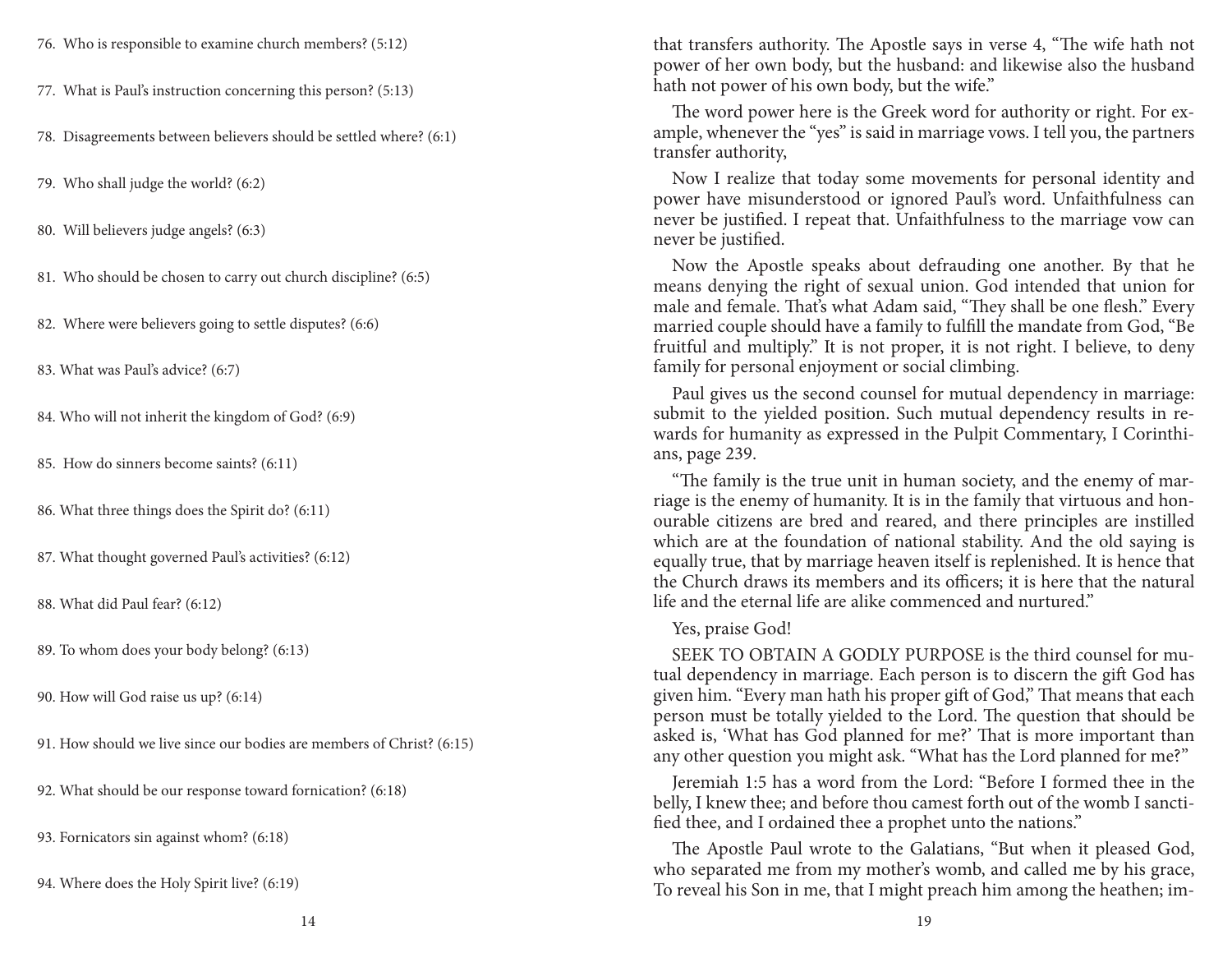*8. I say therefore to the unmarried and widows, It is good for them if they abide even as I.*

*9. But if they cannot contain, let them marry: for it is better to marry than to burn.*

From Paul's writings I define several direct and intimate COUNSELS to instruct us for mutual dependency in marriage.

STRIVE FOR SEXUAL PROPRIETY is the first counsel for mutual dependency in marriage. Let there be monogamous relations. No wife and husband swapping. Let every man have his own wife and let every woman have her own husband. This principle is first stated in Genesis 2:24: "For this cause shall a man leave his father and mother and be joined unto his wife and they shall be one flesh."

This is the natural physical human relationship. And yet because man is body, soul and spirit and woman is body, soul, and spirit, there is a union of all the parts of their beings.

Let them maintain their union, the Apostle Paul says, by common consent. Let the husband render to the wife her due and let the wife render to the husband his due. Later Paul speaks of depriving or defrauding a partner.

On my first trip to Nigeria, two brothers came to me and asked me what I thought about polygamy, I said, "Coming from America, I don't feel confident to answer your problem. I can tell you what the Bible says. The Bible says, "One man, one woman for life."

It is a monogamous union, That is the Christian pattern. That is what the Apostle Paul said here, let a man have his wife and let the wife have her husband.

Barnes' Notes on I Corinthians, pages 111, 112, gives appropriate instruction: "Paul would keep the church from scandal. How much evil, how much deep pollution, how many abominable crimes would have been avoided, which have since grown out of the monastic system, and the celibacy of the clergy among the papists, if Paul's advice had been followed by all professed Christians! Paul says that marriage is honourable, and that the relations of domestic life should be formed to avoid the evils which Flow from the neglect of his advice. Every community where the marriage tie has been lax and feeble, or where it has been disregarded or dishonored, has been full of pollution, and it ever will be. Society is pure and virtuous, just as marriage is deemed honourable, and as its vows are adhered to and preserved." Yes, Amen.

SUBMIT TO A YIELDED POSITION is the second counsel for mutual dependency in marriage. When anyone says "yes" in the marriage vow, 95. How should we glorify God? (6:20)

96. What can assist in maintaining moral purity? (7:2)

97. What should husband and wife give to each other? (7:3)

98. What attitude should govern marriage? (7:4)

99. Should married couples ever refrain from sexual intimacy? (7:5)

100. What was Paul's personal status? (7:7)

101. What counsel is given to singles and widows? (7:8)

102. If separation occurs what is not to be done? (7:11)

103. Should a believer leave an unbelieving spouse? (7:12, 13)

104. If separation occurs what is the believer's responsibility? (7:15)

105. What shouldn't the believer use to save the marriage? (7:15)

106. What possibility exists in a mixed marriage? (7:16)

107. What is the best marital status? (7:17-20)

108. What was Paul's advice to singles? (7:25, 26)

109. What comes to those who marry? (7:28)

110. Why does Paul recommend singleness? (7:29)

111. What is the focus of an unmarried believer? (7:32)

112. What is the focus of a married believer? (7:33)

113. Is it wrong to marry? (7:36)